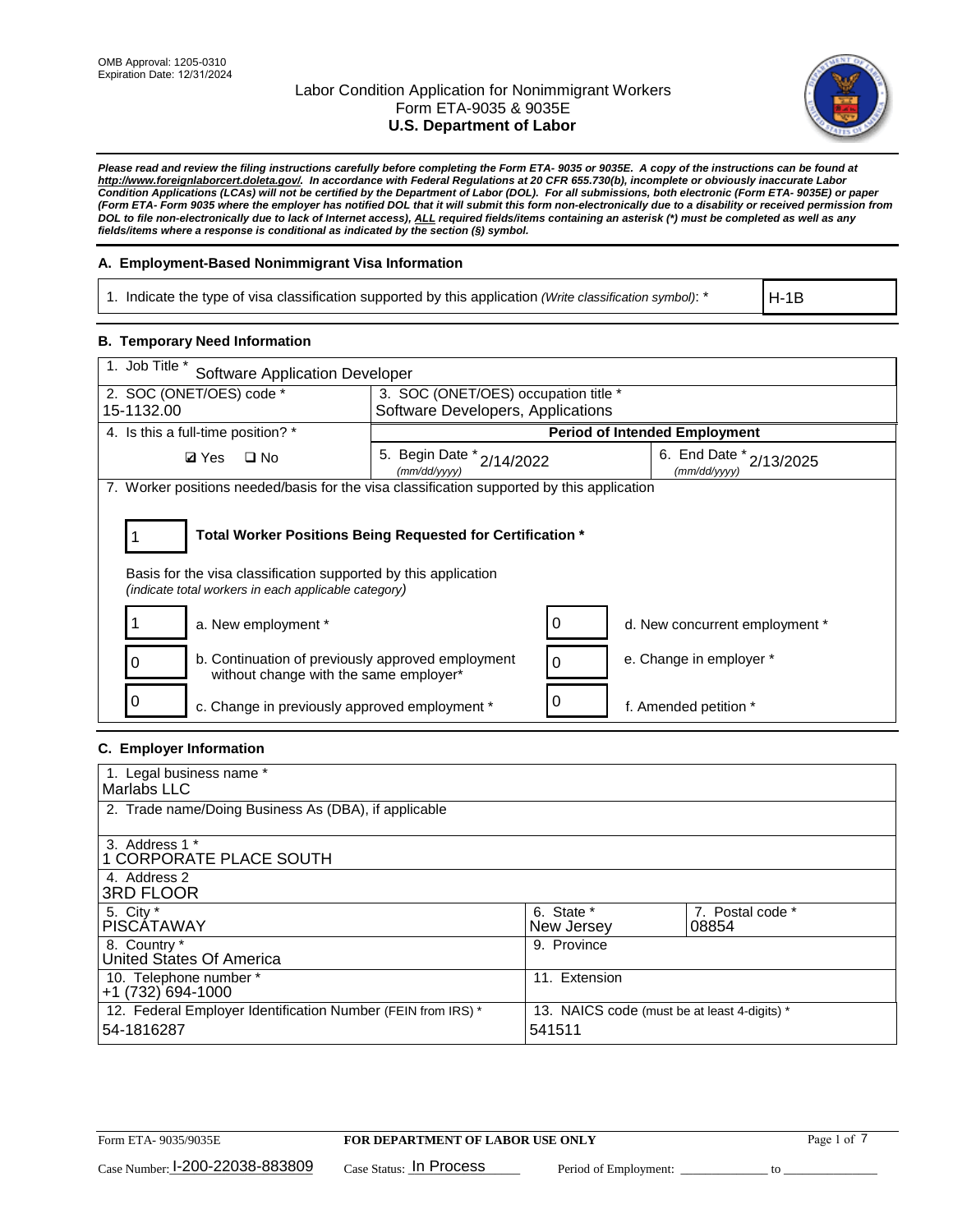

## **D. Employer Point of Contact Information**

**Important Note**: The information contained in this Section must be that of an employee of the employer who is authorized to act on behalf of the employer in labor certification matters. The information in this Section must be different from the agent or attorney information listed in Section E, unless the attorney is an employee of the employer.

| 1. Contact's last (family) name *               | 2. First (given) name * |                          | 3. Middle name(s)         |
|-------------------------------------------------|-------------------------|--------------------------|---------------------------|
| Vidyadharan                                     | Sanjay                  |                          |                           |
| 4. Contact's job title *<br>Chief Legal Officer |                         |                          |                           |
| 5. Address 1 *<br>1 CORPORATE PLACE SOUTH       |                         |                          |                           |
| 6. Address 2<br><b>3RD FLOOR</b>                |                         |                          |                           |
| 7. City *<br><b>PISCÁTAWAY</b>                  |                         | 8. State *<br>New Jersey | 9. Postal code *<br>08854 |
| 10. Country *<br>United States Of America       |                         | 11. Province             |                           |
| 12. Telephone number *                          | 13. Extension           | 14. E-Mail address       |                           |
| +1 (732) 694-1000                               | 1600                    | sanjay@marlabs.com       |                           |

# **E. Attorney or Agent Information (If applicable)**

**Important Note**: The employer authorizes the attorney or agent identified in this section to act on its behalf in connection with the filing of this application.

| 1. Is the employer represented by an attorney or agent in the filing of this application? *<br>If "Yes," complete the remainder of Section E below. |               |                                                 |                               |  | $\Box$ Yes                                           | <b>ØNo</b> |
|-----------------------------------------------------------------------------------------------------------------------------------------------------|---------------|-------------------------------------------------|-------------------------------|--|------------------------------------------------------|------------|
| 2. Attorney or Agent's last (family) name §                                                                                                         |               | 3. First (given) name $\S$<br>4. Middle name(s) |                               |  |                                                      |            |
| 5. Address 1 §                                                                                                                                      |               |                                                 |                               |  |                                                      |            |
| 6. Address 2                                                                                                                                        |               |                                                 |                               |  |                                                      |            |
| 7. City §                                                                                                                                           |               | 8. State §                                      |                               |  | 9. Postal code §                                     |            |
| 10. Country §                                                                                                                                       |               | 11. Province                                    |                               |  |                                                      |            |
| 12. Telephone number §                                                                                                                              | 13. Extension | 14. E-Mail address                              |                               |  |                                                      |            |
| 15. Law firm/Business name §                                                                                                                        |               |                                                 | 16. Law firm/Business FEIN §  |  |                                                      |            |
| 17. State Bar number (only if attorney) §                                                                                                           |               |                                                 | standing (only if attorney) § |  | 18. State of highest court where attorney is in good |            |
| 19. Name of the highest State court where attorney is in good standing (only if attorney) §                                                         |               |                                                 |                               |  |                                                      |            |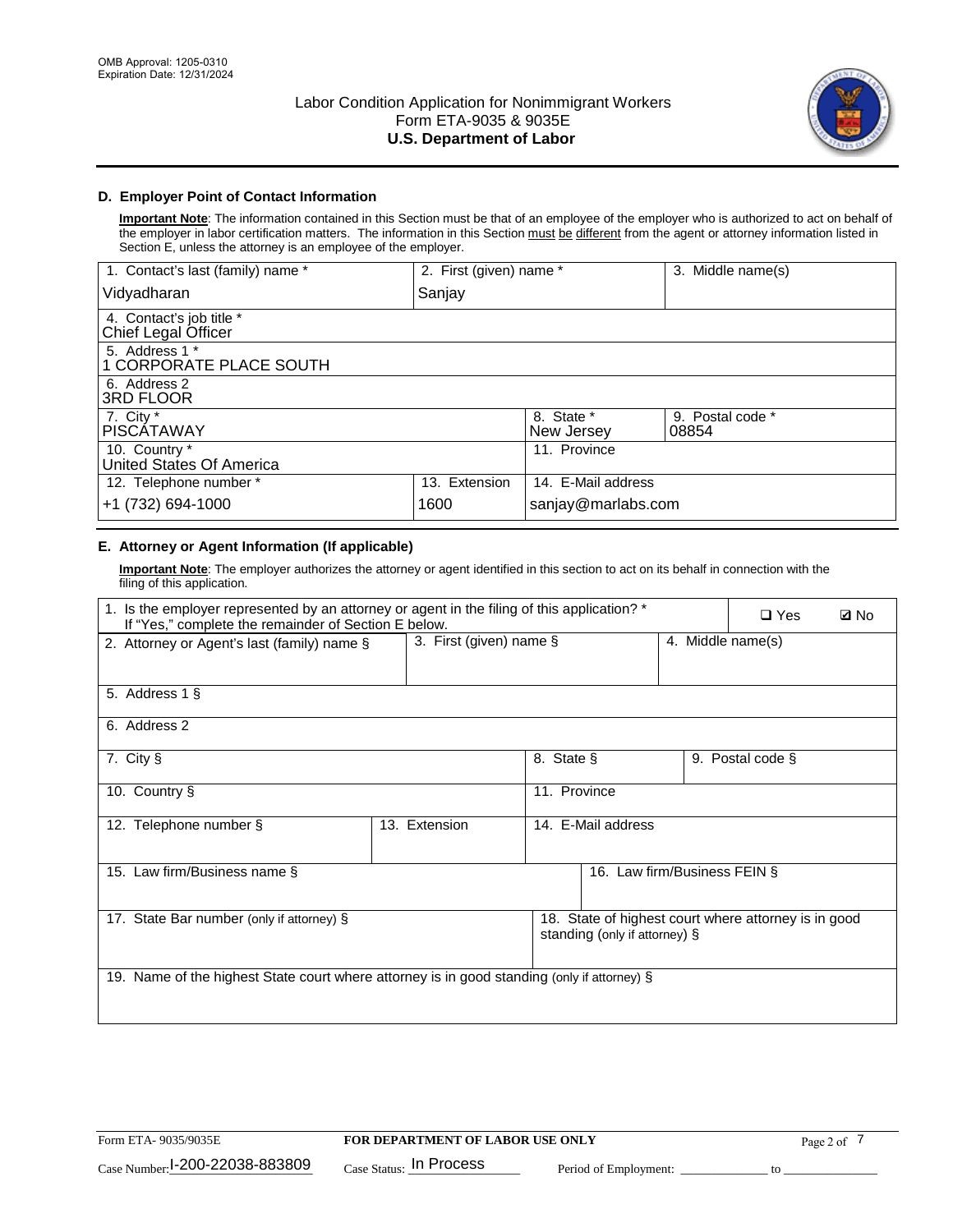

#### **F. Employment and Wage Information**

**Important Note**: The employer must define the intended place(s) of employment with as much geographic specificity as possible. Each intended place(s) of employment listed below must be the worksite or physical location where the work will actually be performed and cannot be a P.O. Box. The employer must identify all intended places of employment, including those of short duration, on the LCA. 20 CFR 655.730(c)(5). If the employer is submitting this form non-electronically and the work is expected to be performed in more than one location, an attachment must be submitted in order to complete this section. An employer has the option to use either a single Form ETA-9035/9035E or multiple forms to disclose all intended places of employment. If the employer has more than ten (10) intended places of employment at the time of filing this application, the employer must file as many additional LCAs as are necessary to list all intended places of employment. See the form instructions for further information about identifying all intended places of employment.

#### a.*Place of Employment Information* 1

| 1. Enter the estimated number of workers that will perform work at this place of employment under<br>the LCA.*                 | 1                                                                                     |                          |  |  |  |  |  |
|--------------------------------------------------------------------------------------------------------------------------------|---------------------------------------------------------------------------------------|--------------------------|--|--|--|--|--|
| 2. Indicate whether the worker(s) subject to this LCA will be placed with a secondary entity at this<br>place of employment. * | <b>Ø</b> Yes<br>$\square$ No                                                          |                          |  |  |  |  |  |
|                                                                                                                                | 3. If "Yes" to question 2, provide the legal business name of the secondary entity. § |                          |  |  |  |  |  |
| <b>Security Finance Corporation</b>                                                                                            |                                                                                       |                          |  |  |  |  |  |
| 4. Address 1 *<br><b>181 Security Place</b>                                                                                    |                                                                                       |                          |  |  |  |  |  |
| 5. Address 2                                                                                                                   |                                                                                       |                          |  |  |  |  |  |
| 6. City $*$<br>Spartanburg                                                                                                     | 7. County *<br>Spartanburg                                                            |                          |  |  |  |  |  |
| 8. State/District/Territory *<br>South Carolina                                                                                | 9. Postal code *<br>29307                                                             |                          |  |  |  |  |  |
| 10. Wage Rate Paid to Nonimmigrant Workers *                                                                                   |                                                                                       |                          |  |  |  |  |  |
| □ Hour □ Week □ Bi-Weekly □ Month ☑ Year<br>From $\frac{1}{5}$ 81300 00<br>To: $$$                                             |                                                                                       |                          |  |  |  |  |  |
| 11. Prevailing Wage Rate *                                                                                                     | 11a. Per: (Choose only one)*                                                          |                          |  |  |  |  |  |
| $\sin 81224$ 00                                                                                                                | □ Hour □ Week □ Bi-Weekly □ Month ☑ Year                                              |                          |  |  |  |  |  |
| Questions 12-14. Identify the source used for the prevailing wage (PW) (check and fully complete only one): *                  |                                                                                       |                          |  |  |  |  |  |
| 12.<br>A Prevailing Wage Determination (PWD) issued by the Department of Labor                                                 |                                                                                       | a. PWD tracking number § |  |  |  |  |  |
| 13.<br>A PW obtained independently from the Occupational Employment Statistics (OES) Program<br>$\blacktriangledown$           |                                                                                       |                          |  |  |  |  |  |
| a. Wage Level (check one): §                                                                                                   | b. Source Year §                                                                      |                          |  |  |  |  |  |
| ☑ ⊪<br>□⊪<br>$\Box$ IV<br>⊓⊥<br>$\Box$ N/A                                                                                     |                                                                                       | 7/1/2021 - 6/30/2022     |  |  |  |  |  |
| 14.<br>A PW obtained using another legitimate source (other than OES) or an independent authoritative source                   |                                                                                       |                          |  |  |  |  |  |
| a. Source Type (check one): §<br>$\Box$ CBA<br>$\Box$ DBA<br>$\square$ SCA                                                     | b. Source Year §                                                                      |                          |  |  |  |  |  |
| $\Box$ Other/ PW Survey                                                                                                        |                                                                                       |                          |  |  |  |  |  |
| c. If responded "Other/ PW Survey" in question 14.a, enter the name of the survey producer or publisher §                      |                                                                                       |                          |  |  |  |  |  |
|                                                                                                                                |                                                                                       |                          |  |  |  |  |  |
| d. If responded "Other/ PW Survey" in question 14.a, enter the title or name of the PW survey §                                |                                                                                       |                          |  |  |  |  |  |
|                                                                                                                                |                                                                                       |                          |  |  |  |  |  |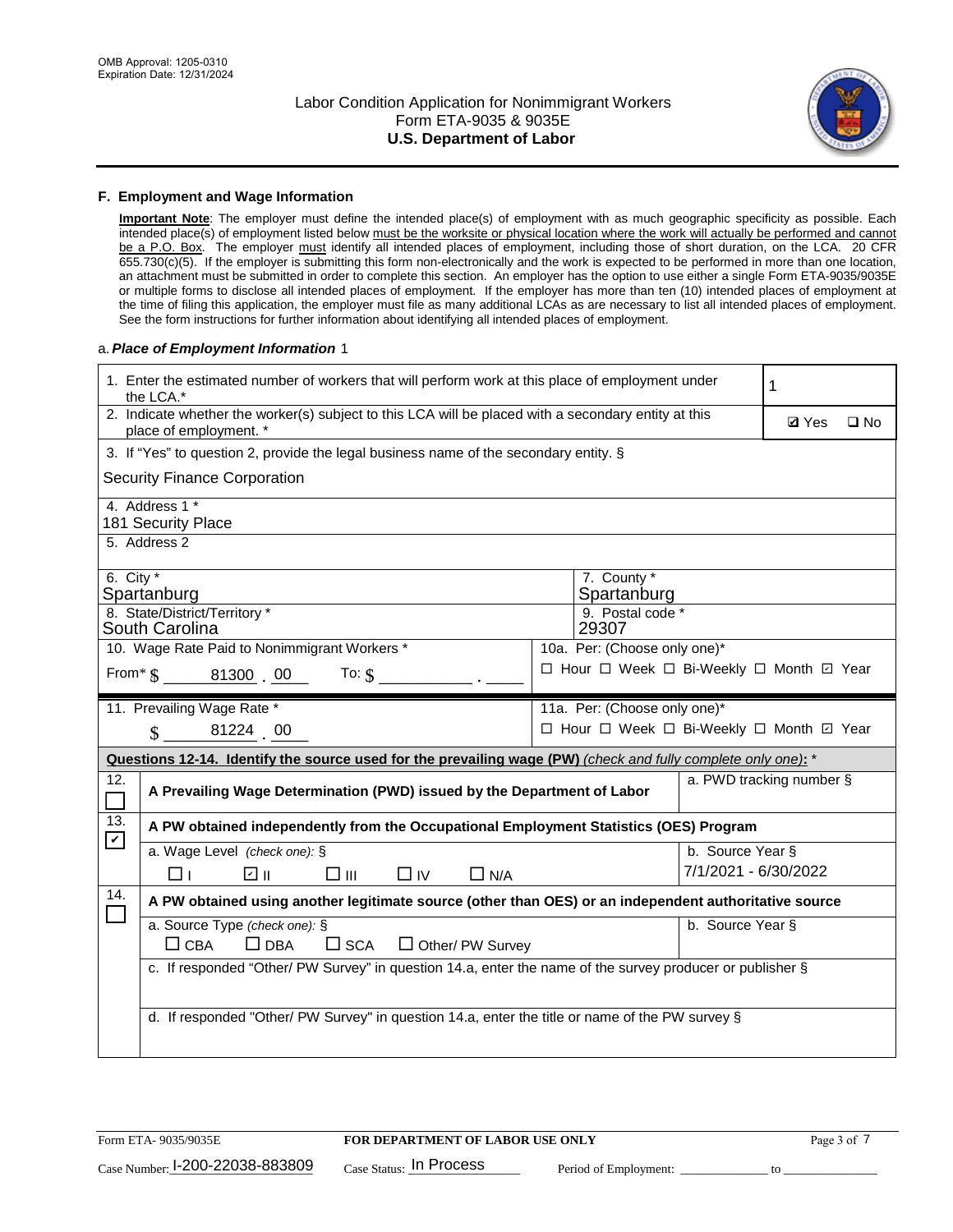

# **G. Employer Labor Condition Statements**

! *Important Note:* In order for your application to be processed, you MUST read Section G of the Form ETA-9035CP - General Instructions for the 9035 & 9035E under the heading "Employer Labor Condition Statements" and agree to all four (4) labor condition statements summarized below:

- (1) **Wages:** The employer shall pay nonimmigrant workers at least the prevailing wage or the employer's actual wage, whichever is higher, and pay for non-productive time. The employer shall offer nonimmigrant workers benefits and eligibility for benefits provided as compensation for services on the same basis as the employer offers to U.S. workers. The employer shall not make deductions to recoup a business expense(s) of the employer including attorney fees and other costs connected to the performance of H-1B, H-1B1, or E-3 program functions which are required to be performed by the employer. This includes expenses related to the preparation and filing of this LCA and related visa petition information. 20 CFR 655.731;
- (2) **Working Conditions:** The employer shall provide working conditions for nonimmigrants which will not adversely affect the working conditions of workers similarly employed. The employer's obligation regarding working conditions shall extend for the duration of the validity period of the certified LCA or the period during which the worker(s) working pursuant to this LCA is employed by the employer, whichever is longer. 20 CFR 655.732;
- (3) **Strike, Lockout, or Work Stoppage:** At the time of filing this LCA, the employer is not involved in a strike, lockout, or work stoppage in the course of a labor dispute in the occupational classification in the area(s) of intended employment. The employer will notify the Department of Labor within 3 days of the occurrence of a strike or lockout in the occupation, and in that event the LCA will not be used to support a petition filing with the U.S. Citizenship and Immigration Services (USCIS) until the DOL Employment and Training Administration (ETA) determines that the strike or lockout has ended. 20 CFR 655.733; and
- (4) **Notice:** Notice of the LCA filing was provided no more than 30 days before the filing of this LCA or will be provided on the day this LCA is filed to the bargaining representative in the occupation and area of intended employment, or if there is no bargaining representative, to workers in the occupation at the place(s) of employment either by electronic or physical posting. This notice was or will be posted for a total period of 10 days, except that if employees are provided individual direct notice by e-mail, notification need only be given once. A copy of the notice documentation will be maintained in the employer's public access file. A copy of this LCA will be provided to each nonimmigrant worker employed pursuant to the LCA. The employer shall, no later than the date the worker(s) report to work at the place(s) of employment, provide a signed copy of the certified LCA to the worker(s) working pursuant to this LCA. 20 CFR 655.734.

1. **I have read and agree to** Labor Condition Statements 1, 2, 3, and 4 above and as fully explained in Section G of the Form ETA-9035CP – General Instructions for the 9035 & 9035E and the Department's regulations at 20 CFR 655 Subpart H. \*

**Ø**Yes ロNo

### **H. Additional Employer Labor Condition Statements –H-1B Employers ONLY**

!**Important Note***:* In order for your H-1B application to be processed, you MUST read Section H – Subsection 1 of the Form ETA 9035CP – General Instructions for the 9035 & 9035E under the heading "Additional Employer Labor Condition Statements" and answer the questions below.

#### *a. Subsection 1*

| 1. At the time of filing this LCA, is the employer H-1B dependent? §                                                                                                                                                                                               | ⊡ Yes        | $\Box$ No |              |  |  |
|--------------------------------------------------------------------------------------------------------------------------------------------------------------------------------------------------------------------------------------------------------------------|--------------|-----------|--------------|--|--|
| 2. At the time of filing this LCA, is the employer a willful violator? $\S$                                                                                                                                                                                        | $\Box$ Yes   | ⊡ No      |              |  |  |
| 3. If "Yes" is marked in questions H.1 and/or H.2, you must answer "Yes" or "No" regarding<br>whether the employer will use this application ONLY to support H-1B petitions or extensions of<br>status for exempt H-1B nonimmigrant workers? §                     | <b>☑</b> Yes | $\Box$ No |              |  |  |
| 4. If "Yes" is marked in question H.3, identify the statutory basis for the<br>□ \$60,000 or higher annual wage<br>exemption of the H-1B nonimmigrant workers associated with this<br>$\Box$ Master's Degree or higher in related specialty<br>$\Box$ Both<br>LCA. |              |           |              |  |  |
| H-1B Dependent or Willful Violator Employers -Master's Degree or Higher Exemptions ONLY                                                                                                                                                                            |              |           |              |  |  |
| 5. Indicate whether a completed Appendix A is attached to this LCA covering any H-1B<br>nonimmigrant worker for whom the statutory exemption will be based <b>ONLY</b> on attainment of a<br>Master's Degree or higher in related specialty. §                     | $\Box$ Yes   | ⊡ No      | <b>D</b> N/A |  |  |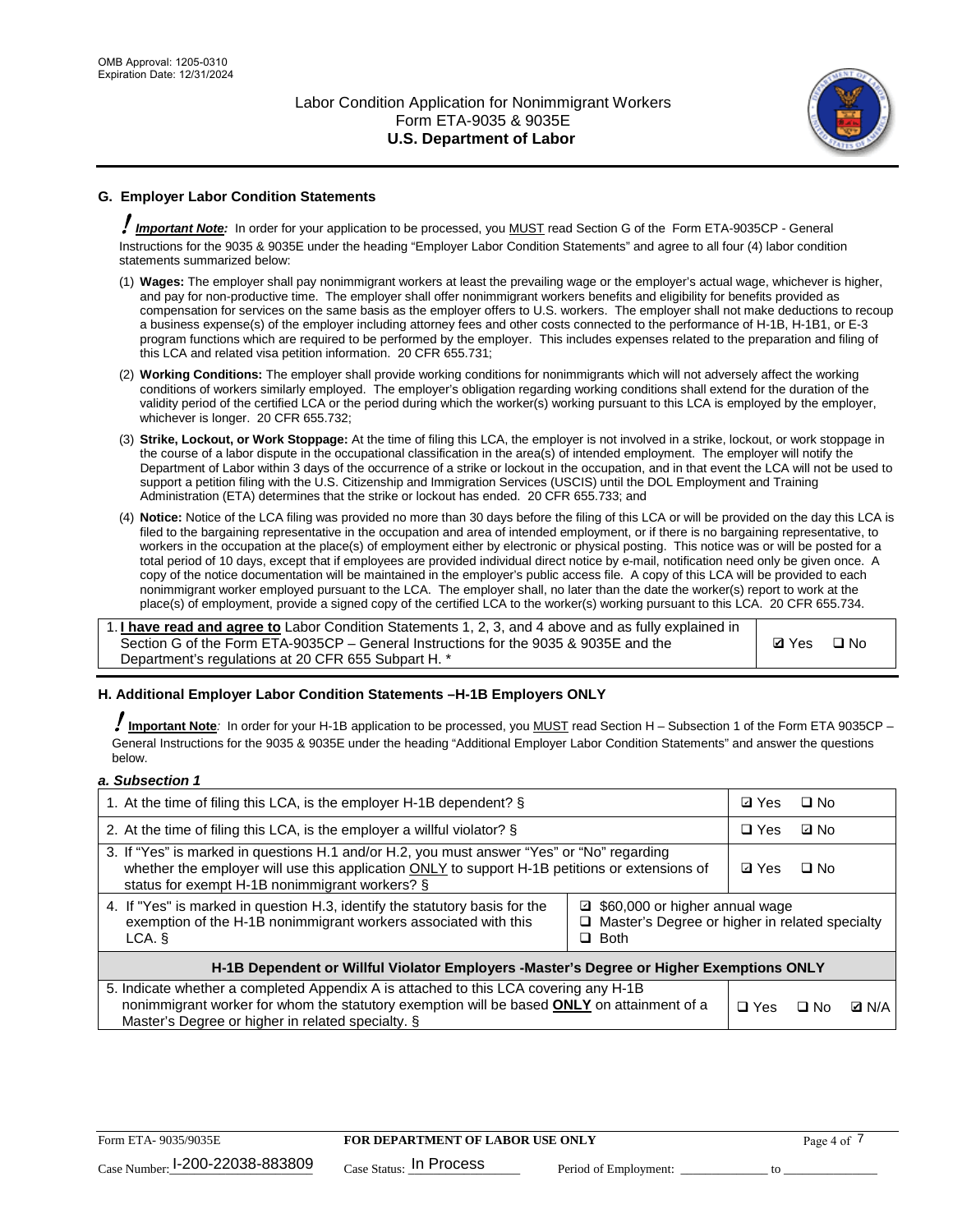

**If you marked "Yes" to questions H.a.1 (H-1B dependent) and/or H.a.2 (H-1B willful violator) and "No" to question H.a.3 (exempt H-1B nonimmigrant workers), you MUST read Section H – Subsection 2 of the Form ETA 9035CP – General Instructions for the 9035 & 9035E under the heading "Additional Employer Labor Condition Statements" and indicate your agreement to all three (3) additional statements summarized below.**

#### *b. Subsection 2*

- A. **Displacement:** An H-1B dependent or willful violator employer is prohibited from displacing a U.S. worker in its own workforce within the period beginning 90 days before and ending 90 days after the date of filing of the visa petition. 20 CFR 655.738(c);
- B. **Secondary Displacement:** An H-1B dependent or willful violator employer is prohibited from placing an H-1B nonimmigrant worker(s) with another/secondary employer where there are indicia of an employment relationship between the nonimmigrant worker(s) and that other/secondary employer (thus possibly affecting the jobs of U.S. workers employed by that other employer), unless and until the employer subject to this LCA makes the inquiries and/or receives the information set forth in 20 CFR 655.738(d)(5) concerning that other/secondary employer's displacement of similarly employed U.S. workers in its workforce within the period beginning 90 days before and ending 90 days after the date of such placement. 20 CFR 655.738(d). Even if the required inquiry of the secondary employer is made, the H-1B dependent or willful violator employer will be subject to a finding of a violation of the secondary displacement prohibition if the secondary employer, in fact, displaces any U.S. worker(s) during the applicable time period; and
- C. **Recruitment and Hiring:** Prior to filing this LCA or any petition or request for extension of status for nonimmigrant worker(s) supported by this LCA, the H-1B dependent or willful violator employer must take good faith steps to recruit U.S. workers for the job(s) using procedures that meet industry-wide standards and offer compensation that is at least as great as the required wage to be paid to the nonimmigrant worker(s) pursuant to 20 CFR 655.731(a). The employer must offer the job(s) to any U.S. worker who applies and is equally or better qualified for the job than the nonimmigrant worker. 20 CFR 655.739.

| 6. I have read and agree to Additional Employer Labor Condition Statements A, B, and C above and |       |           |
|--------------------------------------------------------------------------------------------------|-------|-----------|
| as fully explained in Section H – Subsections 1 and 2 of the Form ETA 9035CP – General           | □ Yes | $\Box$ No |
| Instructions for the 9035 & 9035E and the Department's regulations at 20 CFR 655 Subpart H. §    |       |           |

### **I. Public Disclosure Information**

! **Important Note***:* You must select one or both of the options listed in this Section.

|  | 1. Public disclosure information in the United States will be kept at: * |  |  |  |
|--|--------------------------------------------------------------------------|--|--|--|
|  |                                                                          |  |  |  |

**sqrt** Employer's principal place of business □ Place of employment

### **J. Notice of Obligations**

A. Upon receipt of the certified LCA, the employer must take the following actions:

- o Print and sign a hard copy of the LCA if filing electronically (20 CFR 655.730(c)(3));<br>
Maintain the original signed and certified LCA in the employer's files (20 CFR 655.7
- Maintain the original signed and certified LCA in the employer's files (20 CFR 655.705(c)(2); 20 CFR 655.730(c)(3); and 20 CFR 655.760); and
- o Make a copy of the LCA, as well as necessary supporting documentation required by the Department of Labor regulations, available for public examination in a public access file at the employer's principal place of business in the U.S. or at the place of employment within one working day after the date on which the LCA is filed with the Department of Labor (20 CFR 655.705(c)(2) and 20 CFR 655.760).
- B. The employer must develop sufficient documentation to meet its burden of proof with respect to the validity of the statements made in its LCA and the accuracy of information provided, in the event that such statement or information is challenged (20 CFR 655.705(c)(5) and 20 CFR 655.700(d)(4)(iv)).
- C. The employer must make this LCA, supporting documentation, and other records available to officials of the Department of Labor upon request during any investigation under the Immigration and Nationality Act (20 CFR 655.760 and 20 CFR Subpart I).

*I declare under penalty of perjury that I have read and reviewed this application and that to the best of my knowledge, the*  information contained therein is true and accurate. I understand that to knowingly furnish materially false information in the *preparation of this form and any supplement thereto or to aid, abet, or counsel another to do so is a federal offense punishable by fines, imprisonment, or both (18 U.S.C. 2, 1001,1546,1621).*

| 1. Last (family) name of hiring or designated official *<br>Vidyadharan | 2. First (given) name of hiring or designated official * 3. Middle initial §<br>Sanjay |                  |  |
|-------------------------------------------------------------------------|----------------------------------------------------------------------------------------|------------------|--|
| 4. Hiring or designated official title *<br>Chief Legal Officer         |                                                                                        |                  |  |
| 5. Signature *                                                          |                                                                                        | 6. Date signed * |  |

| Form ETA-9035/9035E                         | <b>FOR DEPARTMENT OF LABOR USE ONLY</b> | Page 5 of 7           |  |
|---------------------------------------------|-----------------------------------------|-----------------------|--|
| $_{\text{Case Number:}}$ I-200-22038-883809 | $_{\text{Case Status:}}$ In Process     | Period of Employment: |  |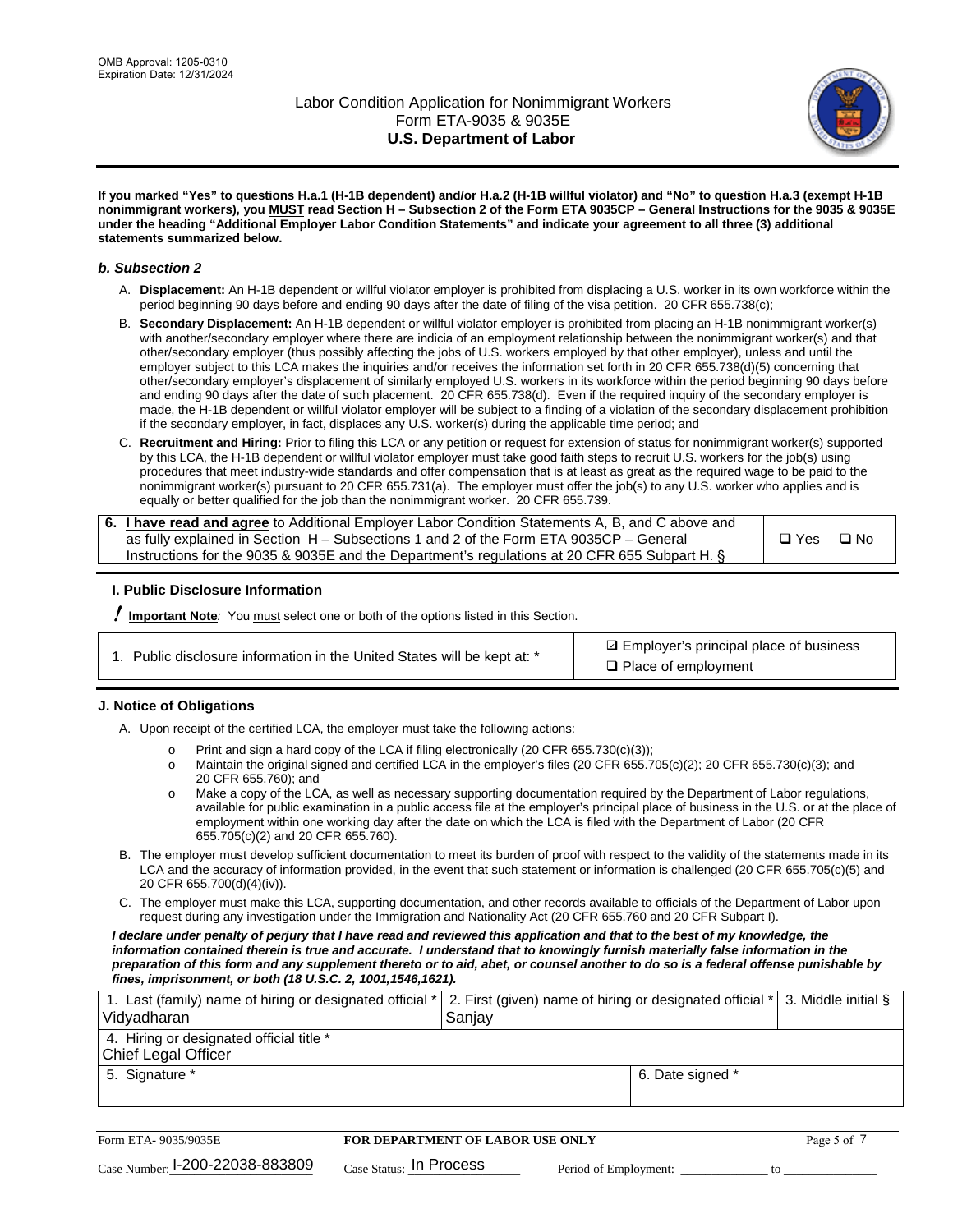

## **K. LCA Preparer**

**Important Note**: Complete this section if the preparer of this LCA is a person other than the one identified in either Section D (employer point of contact) or E (attorney or agent) of this application.

| 1. Last (family) name $\S$                                                                   | 2. First (given) name §                                                                                                                                                                                                        | 3. Middle initial |
|----------------------------------------------------------------------------------------------|--------------------------------------------------------------------------------------------------------------------------------------------------------------------------------------------------------------------------------|-------------------|
| Complido                                                                                     | Marilou                                                                                                                                                                                                                        |                   |
| 4. Firm/Business name §                                                                      |                                                                                                                                                                                                                                |                   |
| Marlabs LLC                                                                                  |                                                                                                                                                                                                                                |                   |
| 5. E-Mail address §<br>marilou@marlabs.com                                                   |                                                                                                                                                                                                                                |                   |
| L. U.S. Government Agency Use (ONLY)                                                         |                                                                                                                                                                                                                                |                   |
| By virtue of the signature below, the Department of Labor hereby acknowledges the following: |                                                                                                                                                                                                                                |                   |
| This certification is valid from                                                             | to the contract of the contract of the contract of the contract of the contract of the contract of the contract of the contract of the contract of the contract of the contract of the contract of the contract of the contrac |                   |
| Department of Labor, Office of Foreign Labor Certification                                   | Certification Date (date signed)                                                                                                                                                                                               |                   |

 $\frac{1111100688}{1111100688}$ I-200-22038-883809 In Process

Case number **Case Status** Case Status **Case Status** 

*The Department of Labor is not the guarantor of the accuracy, truthfulness, or adequacy of a certified LCA.*

### **M. Signature Notification and Complaints**

The signatures and dates signed on this form will not be filled out when electronically submitting to the Department of Labor for processing, but **MUST** be complete when submitting non-electronically. If the application is submitted electronically, any resulting certification **MUST** be signed *immediately upon receipt* from DOL before it can be submitted to USCIS for final processing.

Complaints alleging misrepresentation of material facts in the LCA and/or failure to comply with the terms of the LCA may be filed using the WH-4 Form with any office of the Wage and Hour Division, U.S. Department of Labor. A listing of the Wage and Hour Division offices can be obtained at www.dol.gov/whd. Complaints alleging failure to offer employment to an equally or better qualified U.S. worker, or an employer's misrepresentation regarding such offer(s) of employment, may be filed with the U.S. Department of Justice, Civil Rights Division, Immigrant and Employee Rights Section, 950 Pennsylvania Avenue, NW, # IER, NYA 9000, Washington, DC, 20530, and additional information can be obtained at www.justice.gov. Please note that complaints should be filed with the Civil Rights Division, Immigrant and Employee Rights Section at the Department of Justice only if the violation is by an employer who is H-1B dependent or a willful violator as defined in 20 CFR 655.710(b) and 655.734(a)(1)(ii).

### **N. OMB Paperwork Reduction Act** *(1205-0310)*

These reporting instructions have been approved under the Paperwork Reduction Act of 1995. Persons are not required to respond to this collection of information unless it displays a currently valid OMB control number. Your response is required to receive the benefit of consideration of your application. (Immigration and Nationality Act, Section 212(n) and (t) and 214(c)). Public reporting burden for this collection of information, which is to assist with program management and to meet Congressional and statutory requirements, is estimated to average 75 minutes per response, including the time to review instructions, search existing data sources, gather and maintain the data needed, and complete and review the collection of information.

Send comments regarding this burden estimate or any other aspect of this collection of information, including suggestions for reducing this burden, to the U.S. Department of Labor, Employment and Training Administration, Office of Foreign Labor Certification, 200 Constitution Ave., NW, Box PPII 12-200, Washington, DC, 20210. (Paperwork Reduction Project OMB 1205-0310.) **Do NOT send the completed application to this address.**

| Form ETA-9035/9035E             | <b>FOR DEPARTMENT OF LABOR USE ONLY</b> | Page 6 of             |  |
|---------------------------------|-----------------------------------------|-----------------------|--|
| Case Number: 1-200-22038-883809 | In Process<br>Case Status:              | Period of Employment: |  |